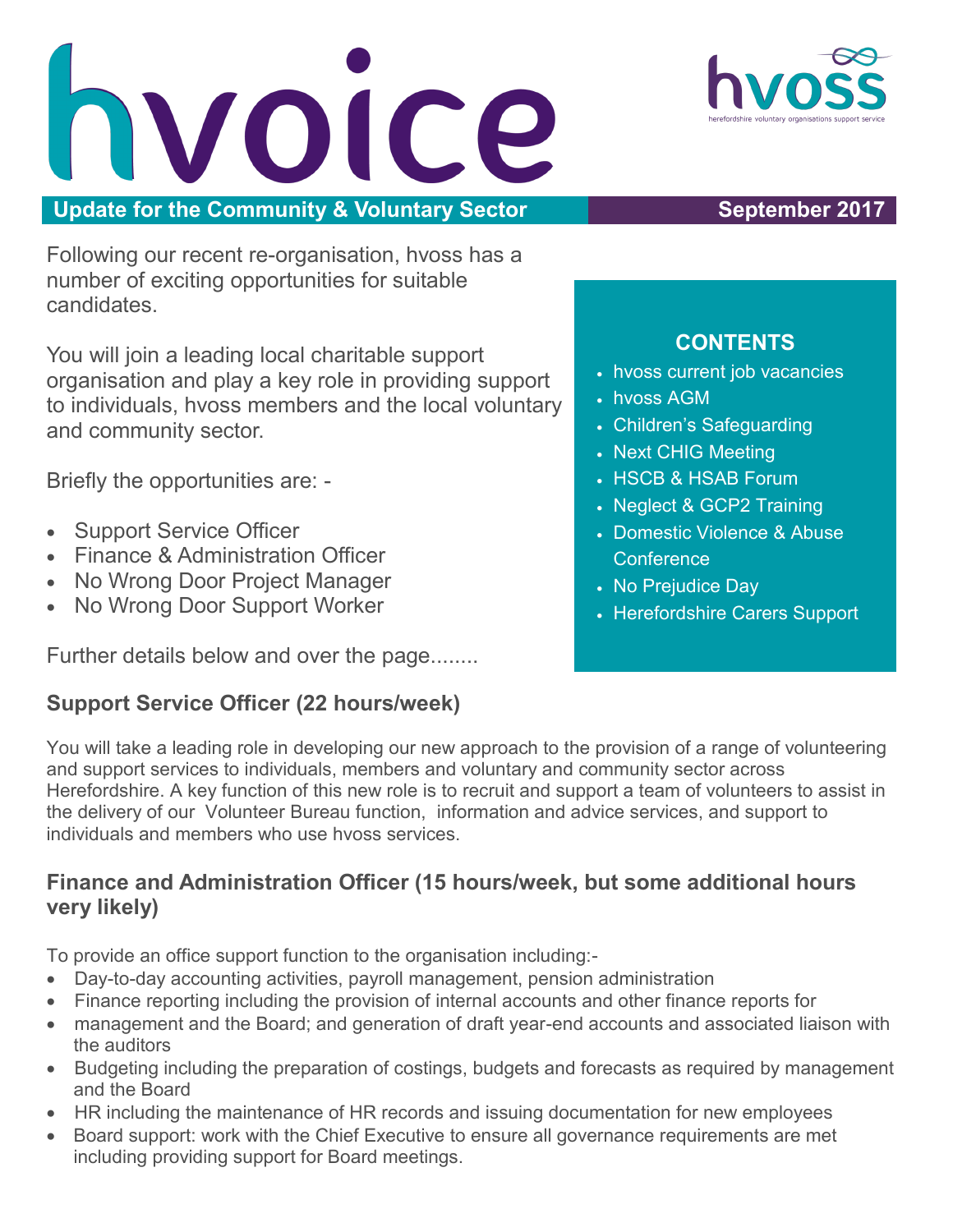

### **No Wrong Door (NWD) Project Manager (8 hours/week)**

An opportunity for an effective project manager who will have management responsibility for overseeing successful NWD service delivery, and development opportunities for the service, its partners and hvoss.

This will include liaison with staff members, funders, partners regarding succession planning and sustaining multi-agency working beyond current funding for the service.

### **No Wrong Door Support Worker (22 hours/week)**

Playing a key role as part of the NWD staff team you will support the efficient running of the NWD service and provide support to project coordination and management, including data collection, communication, and administrative responsibilities.

Further information, including an application form, guidance on how to apply, job descriptions and person specifications are available on our website <http://www.hvoss.org.uk/jobs.aspx>

Closing date for applications is **10a.m on Tuesday 10 October 2017.** 

Interviews will take place in Hereford week commencing **16 October 2017.**

To informally discuss any of the opportunities please contact Will Lindesay, Chief Executive on 01432 343932 or 07813 108552

### **\*\*\*\* hvoss members \*\*\*\***

In line with our new strategy and commitment to collaboration, we are open to ideas and suggestions as to how you could help us to deliver our services in the future.

This could include joint working, outsourcing, sharing resources or any other proposals you may have, please feel free to get in touch with Will for a chat on 07813 108552.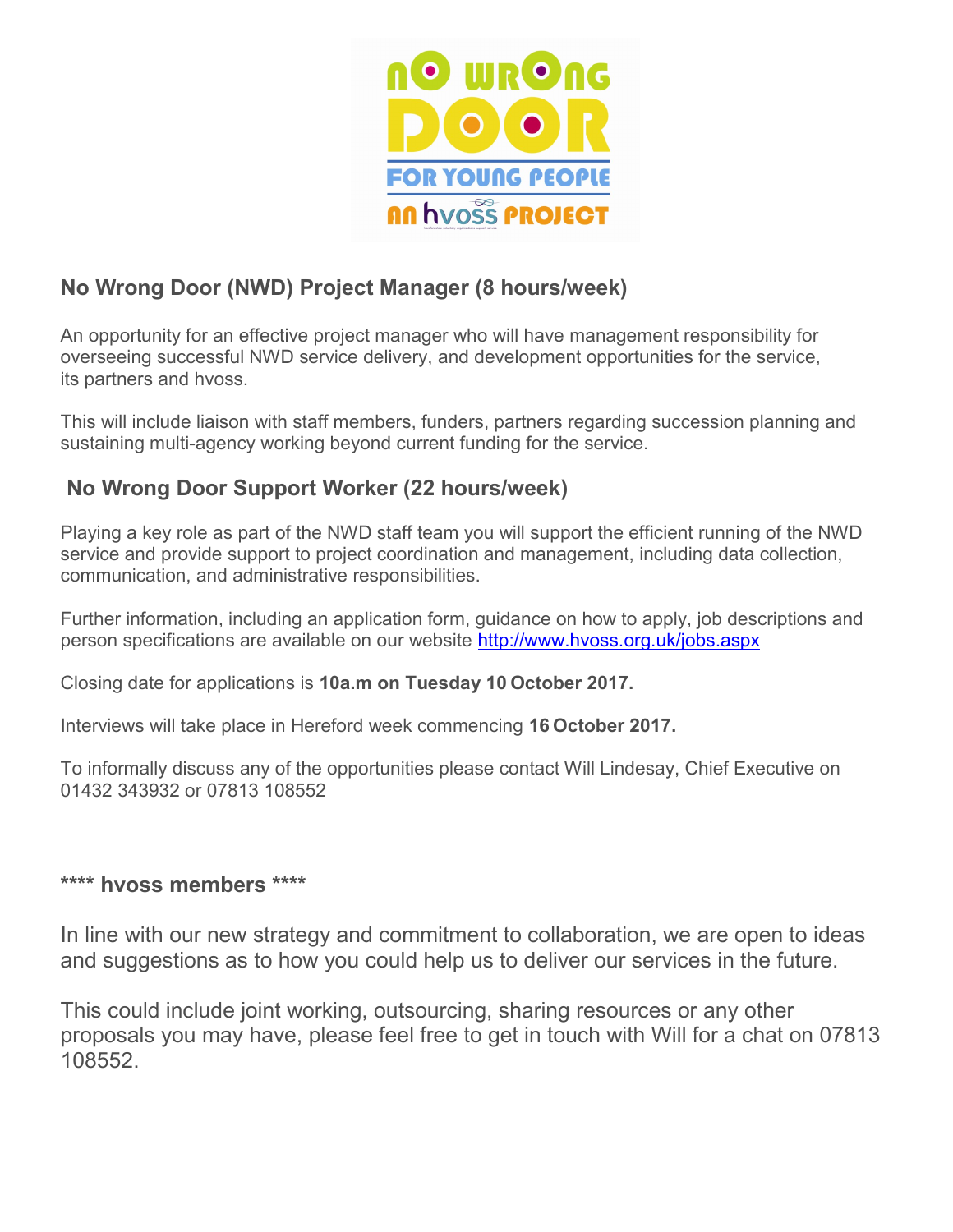### **\*\* DATE FOR YOUR DIARY \*\***

## **hvoss AGM (celebrating success)**

**Wednesday 1 November 2017 2pm - 4pm at The Courtyard (The Garrick Room) Edgar Street, Hereford HR4 9YJ**

**Guest Speaker: Herefordshire's High Sheriff, The Reverend Lady Jane Lisvane**

**Children's Safeguarding Briefing Session**

# **Thursday 28 September from 11am**

**Francis's Xavier Church Annexe, 19 Broad Street, Hereford, HR4 9AP**

Promote good practice and better information about safeguarding and development with Paul Rooney, Local Authority Designated Officer (LADO)

To include:

- Managing allegations against adults who work with children LADO Criteria
- What happens when there is an allegation against an adult working with a child Your responsibilities

**Next Children's Interest Group Meeting (CHIG) for hvoss Members**

**Thursday 19 October 11.00am—1.00pm**

**Francis's Xavier Church Annexe, 19 Broad Street, Hereford, HR4 9AP**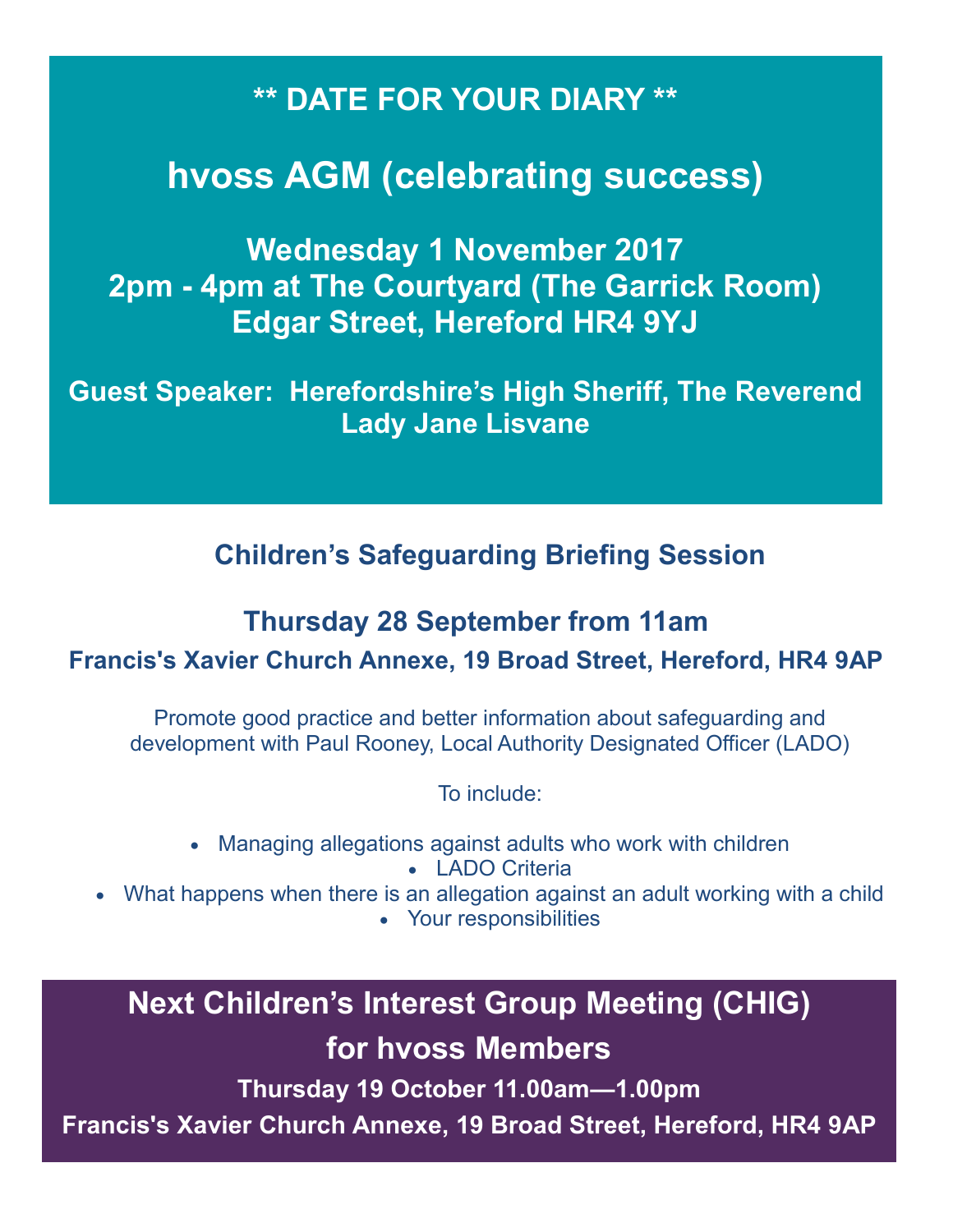|                                                                                                                                                                                                                                                                                                                                                                        |                                                                                      | Adults board                                                                                                                       |
|------------------------------------------------------------------------------------------------------------------------------------------------------------------------------------------------------------------------------------------------------------------------------------------------------------------------------------------------------------------------|--------------------------------------------------------------------------------------|------------------------------------------------------------------------------------------------------------------------------------|
|                                                                                                                                                                                                                                                                                                                                                                        | Monday 25 September 2017                                                             |                                                                                                                                    |
|                                                                                                                                                                                                                                                                                                                                                                        | <b>Plough Lane: Fownhope / Mordiford Rooms</b>                                       | The content of each session<br>is based on feedback from                                                                           |
| This joint multi-agency practitioner forum provides practitioners with regular updates from<br>Herefordshire Safeguarding Children Board and Herefordshire Safeguarding Adults Board and<br>provides the opportunity to share good practice and update knowledge on safeguarding<br>children and adults at risk. The main theme for this forum is learning disability. |                                                                                      | previous delegates and<br>helps to ensure the voice of<br>the practitioner is heard at                                             |
| <b>Time</b>                                                                                                                                                                                                                                                                                                                                                            | <b>Content</b>                                                                       | Our Forums are delivered<br>at Targeted Level,<br>designed for all<br>practitioners who work<br>with children or adults<br>at risk |
| 1.30pm                                                                                                                                                                                                                                                                                                                                                                 | Welcome and registration                                                             |                                                                                                                                    |
| 1.40pm                                                                                                                                                                                                                                                                                                                                                                 | Board update                                                                         |                                                                                                                                    |
| 2.00pm                                                                                                                                                                                                                                                                                                                                                                 | Learning Disabilities and Dementia project presentation - Alzheimer's Society        |                                                                                                                                    |
| 2.45pm                                                                                                                                                                                                                                                                                                                                                                 | Child and Adolescent Mental Health Service (CAMHS) overview - Dr Claire Middle       |                                                                                                                                    |
|                                                                                                                                                                                                                                                                                                                                                                        | <b>Comfort break</b>                                                                 |                                                                                                                                    |
|                                                                                                                                                                                                                                                                                                                                                                        |                                                                                      |                                                                                                                                    |
| 3.15pm<br>3.35pm                                                                                                                                                                                                                                                                                                                                                       | Adults Community Learning Disability Team overview - Dr Sean Slater and Jayne Davies |                                                                                                                                    |

The main theme of this session is around learning disability. There are a range of professionals coming to give presentations.

All practitioners may benefit from attending this free multi-agency event.

The following link will take you directly to their web page for the event, where you can find out more information and book a place:

[https://scb.herefordshirecpd.co.uk/courses/bookings/default.asp?](https://scb.herefordshirecpd.co.uk/courses/bookings/default.asp?curpage=1&cal=1&ds=1&calday=25&languageid=&calmonth=9&calyear=2017&caldate=25-9-2017&submonth=9&subyear=2017&p=1#25) [cur](https://scb.herefordshirecpd.co.uk/courses/bookings/default.asp?curpage=1&cal=1&ds=1&calday=25&languageid=&calmonth=9&calyear=2017&caldate=25-9-2017&submonth=9&subyear=2017&p=1#25)[page=1&cal=1&ds=1&calday=25&languageid=&calmonth=9&calyear=2017&caldate=](https://scb.herefordshirecpd.co.uk/courses/bookings/default.asp?curpage=1&cal=1&ds=1&calday=25&languageid=&calmonth=9&calyear=2017&caldate=25-9-2017&submonth=9&subyear=2017&p=1#25) [25-9-2017&submonth=9&subyear=2017&p=1#25](https://scb.herefordshirecpd.co.uk/courses/bookings/default.asp?curpage=1&cal=1&ds=1&calday=25&languageid=&calmonth=9&calyear=2017&caldate=25-9-2017&submonth=9&subyear=2017&p=1#25)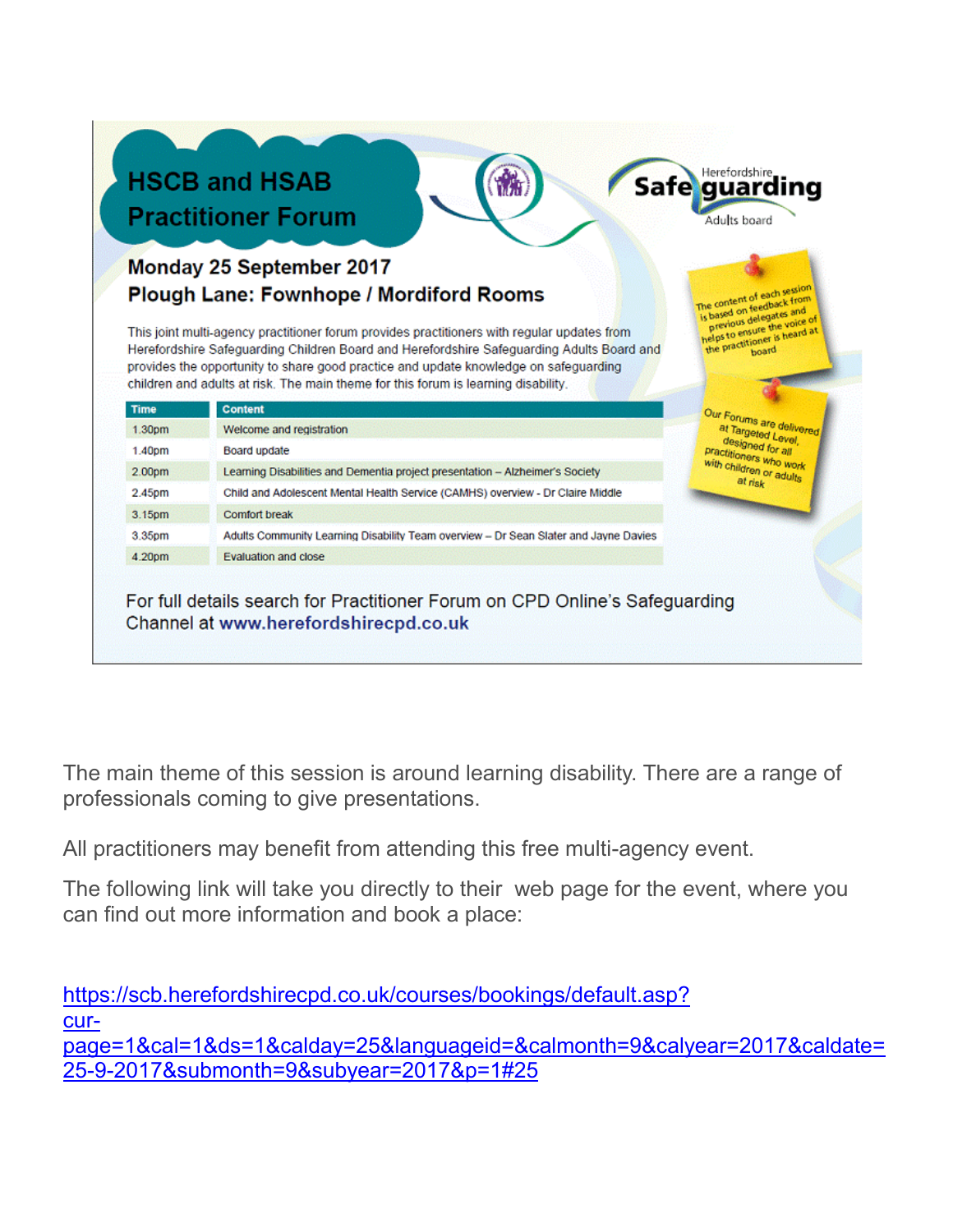

HSCB Business Plan 2017-2019 states that work is required to identify and deal with childhood neglect,

> "Specifically the HSCB recognises that we need to improve how childhood neglect is recognised and effective interventions are delivered at an early stage, particularly for children and young people with disabilities." (HSCB Business Plan 2017/19).

As a positive step forward the Board has purchased the NSPCC tool - Graded Care Profile 2. GCP2 is an assessment tool that supports practitioners to make a judgement about whether or not parental care is neglectful. The tool helps practitioners to measure the quality of care given to a child, and make it easier for professionals to spot when sub-optimal parenting is putting a child at risk of harm. Watch the GCP2 video here\* (\*note this link is to a YouTube film-check to see if your PC is enabled to view the film).

### **The GCP2 Training**

NSPCC GCP2 Training is a one day training programme for practitioners who work with Herefordshire residents/service users.

The training is open to enthusiastic practitioners who wish to increase their skills, knowledge and confidence to be able to effectively work with families, identify child neglect and use the GCP2 tool to improve outcomes for children.

FREE training is delivered over one full day and will cover:

- A short session on what neglect is
- A session on the GCP2 research ٠
- ł, The theory that underpins GCP2
- A case study which you will need to score using GCP2
- An assessment; upon completionyou will be a fully licensed practitioner able to use GCP2.

www.herefordshiresafeguardingchildrenboard.org.uk



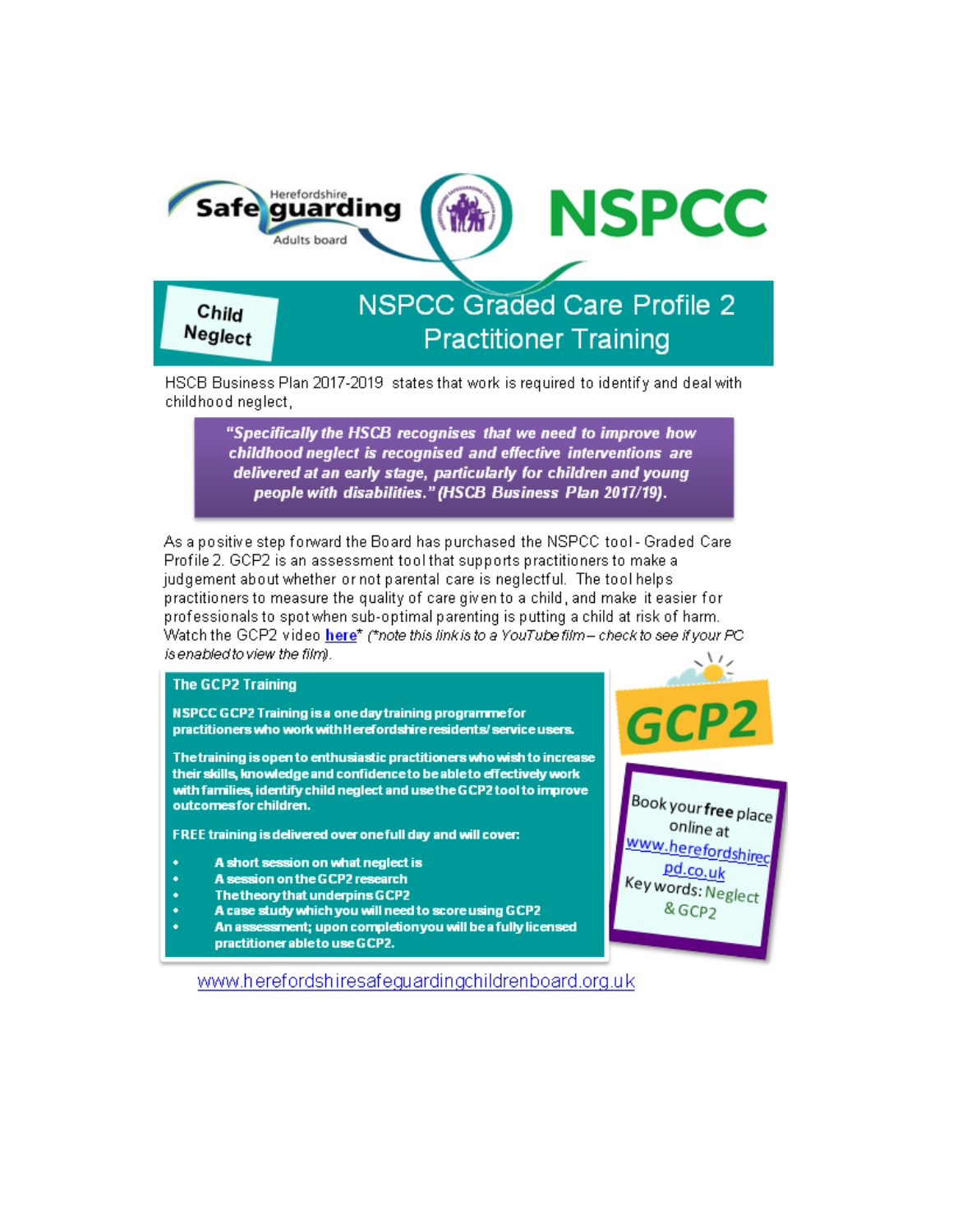

### **Herefordshire** Community Safety Partnership



### **Domestic Violence and Abuse Conference 2017**

### **Silent Victim 2**

Friday 24 November 2017, Shire Hall, Hereford, 9.30am to 3.00pm

Bookings are now being taken for the 2017 Domestic Violence and Abuse Conference - 'Silent Victim 2'. This conference is a follow on event after the successful Silent Victim event held in October 2016. The conference is free of charge.

The theme for Silent Victim 2, on 24 November, is to look at domestic violence towards victims that have additional vulnerabilities and will cover the following content:

- Domestic violence and additional vulnerabilities
- Domestic violence and the older victim
- Domestic violence, dementia and mental health conditions.  $\bullet$
- **Domestic Violence and Young Offenders**
- Learn about actual case studies where there has been violence and abuse towards a vulnerable victim, analysing the learning from those cases.
- Domestic violence and teenage abuse. Including a presentation on the 'Lucy' serious case review carried out in Gloucestershire in 2016.

Conference delegates will learn about domestic violence and abuse towards victims with additional vulnerabilities and learn how to identify potential abuse and victimisation. Delegates will also learn the importance of supporting carers and family members and to help identify carers and family members that may be struggling to cope.

This conference is targeted at professionals and practitioners in the health and care sector for both children and adults. It is also targeted at domestic violence and abuse specialists and those working in the criminal justice sector.

To book your free place on Silent Victim 2 click here.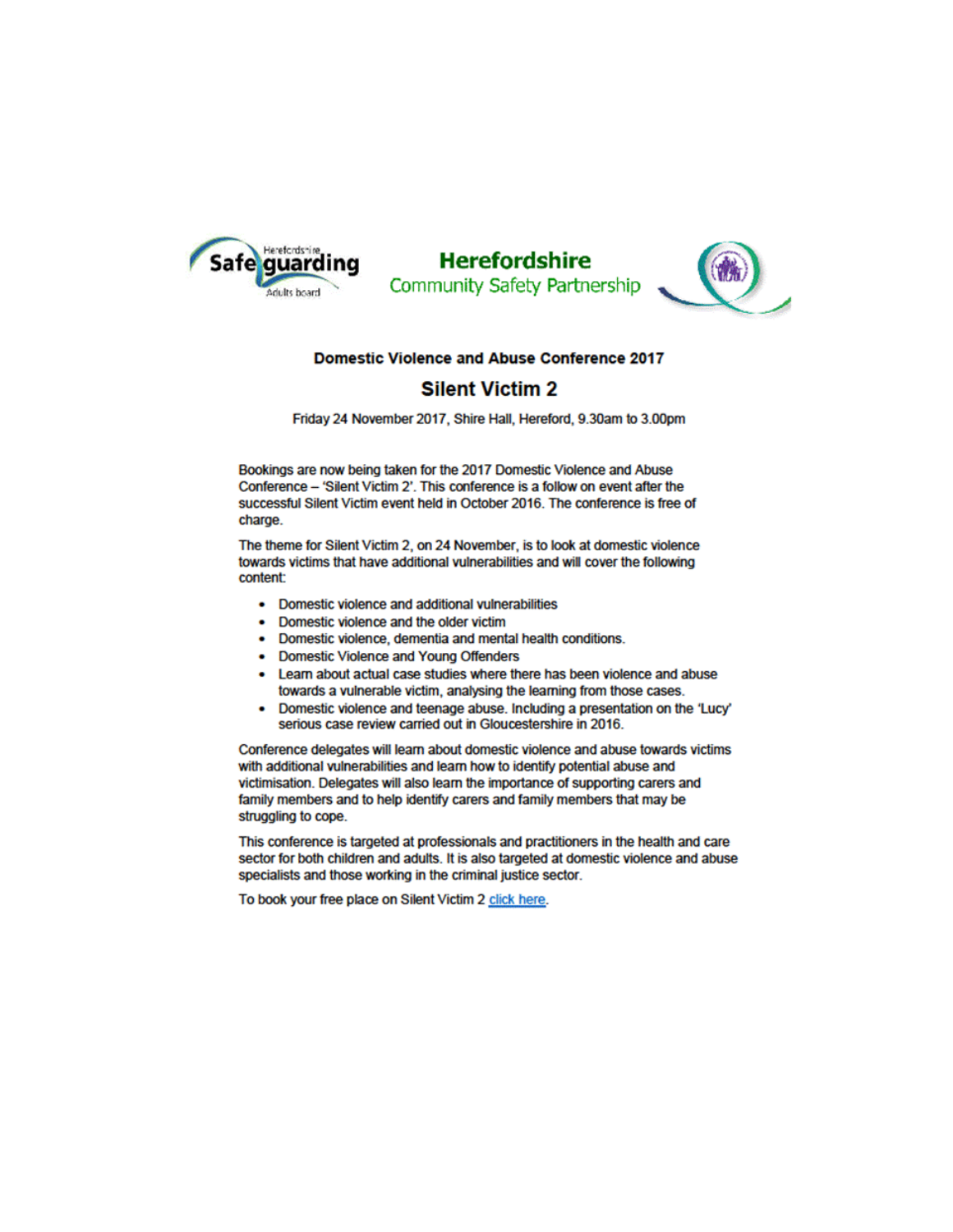# NO PREJUDICE DAY

SEPTEMBER 23RD HIGH TOWN, HEREFORD  $10AM - 4PM$ 



# OPEN YOUR MIND DESIGN BY LARA BALCOMBE AND VICKY ROLLINSON

Supported by therefordshire<br>Council